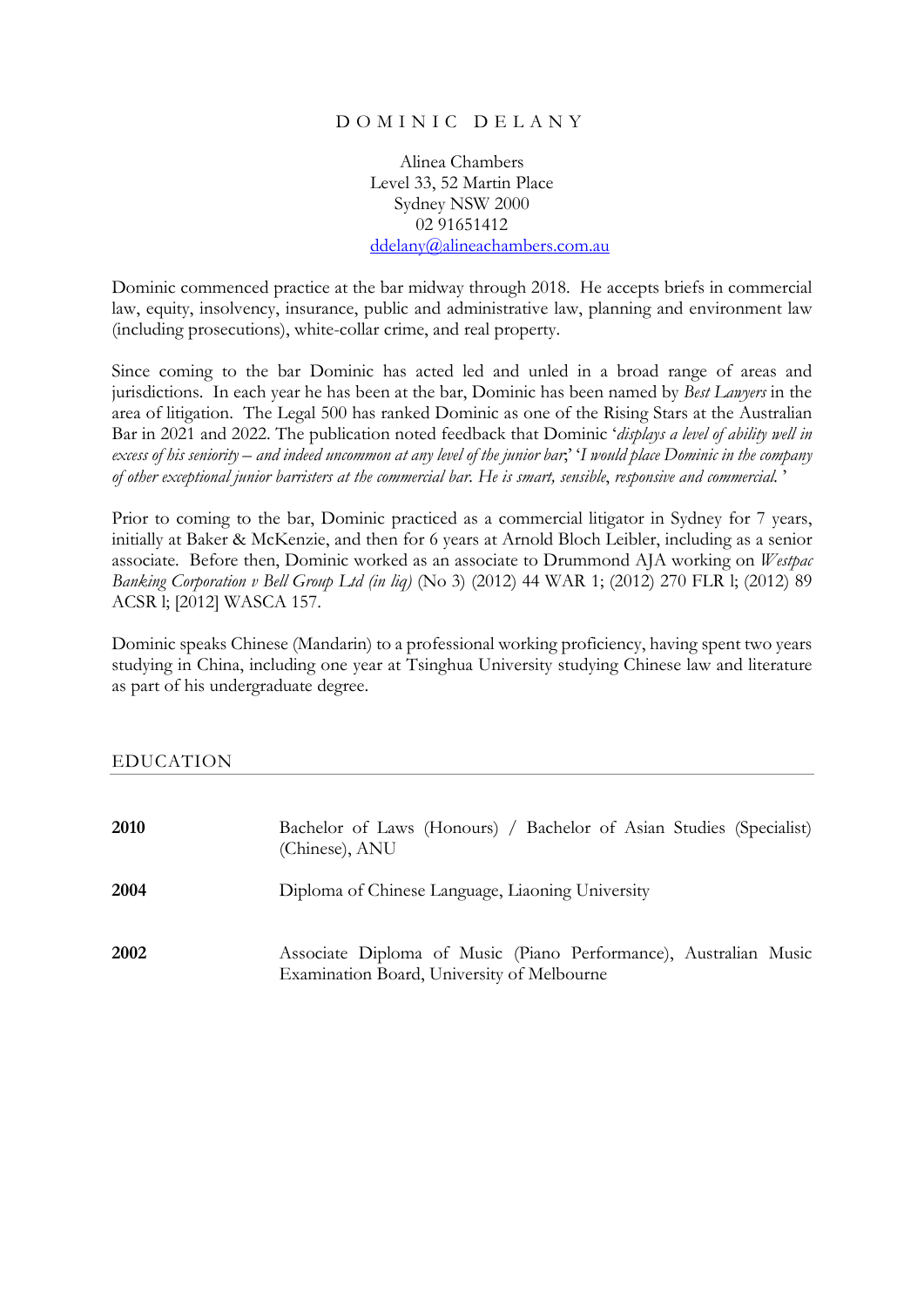**2018 to date Barrister**  Alinea Chambers June 2019 to date

5<sup>th</sup> Floor St James Hall May 2018 to May 2019

Selected cases:

*Commercial law, equity, insolvency, insurance* 

- *In the matter of Laava ID Pty Ltd* (Federal Court) (led by M Condon SC) (expedited hearing concerning the conduct of a technology company involving oppression, breach of contract, unconscionable conduct) (ongoing matter)
- *Alto Pty Ltd v GM Holden Ltd & Ors* (NSW Supreme Court) (led by M Henry SC) (breach of contract, misleading or deceptive conduct) (ongoing matter)
- *Electra Cables (Aust) Pty Ltd v Navigate Global Payments Pty Ltd* (NSW Supreme Court) (led by M Henry SC) (breach of contract, negligence, misleading or deceptive conduct) (ongoing matter)
- *In the matter of ACN 004 410 833 Ltd (formerly Arrium Limited)* (NSW Supreme Court) (led by P Crutchfield QC, M Borsky QC, P Holmes, and D Snyder, and with B Ng) (administrators' examinations, acting for the deed administrators including unled; then insolvent trading claim for the liquidators against former officers; settled prior to the conclusion of the final hearing, and see *In the matter of ACN 004 410 833 Ltd (formerly Arrium Limited) (in Liquidation)* [2021] NSWSC 799)
- *In the matter of Forum Group Pty Ltd (Receivers Appointed) (Administrators Appointed)* (Federal Court) (led by M Henry SC) (dispute concerning administrators' obligations in the context of large claims made by Westpac and others; administrators' position resolved)
- *Ellimark v Calvo* (NSW Supreme Court) (led by S Lawrance) (expedited shareholders dispute; settled before final hearing)
- *Cherwell Creek Coal Pty Ltd v BHP Queensland Coal Investments & Ors (*QLD Land Court) (Led by B Walker SC, J Gleeson SC, N Owens SC, D De Jersey QC, J Redwood SC, L Sheptooha and ors) (dispute in the QLD Land Court concerning loss of an opportunity; settled prior to final hearing, and see *Cherwell Creek Coal Pty Ltd v BHP Queensland Coal Investments Pty Ltd & Ors (No 27)* [2020] QLC 32)
- *Tern Hill Pty Limited as trustee for the Imaging Trust trading as X-Ray @ the Gardens* v *Philips Electronics Australia Limited* (NSW Supreme Court) (led by M Henry SC) (misleading or deceptive conduct, contract; settled prior to final hearing)
- *In the matter of Equada Pty Ltd* (NSW Supreme Court) (led by R Foreman SC) (proceedings concerning liquidator's conduct; settled prior to final hearing)
- *In the matter of Premier Vacations Pty Ltd* [2020] NSWSC 619 (unled) (application to set aside statutory demand)
- *Techfront Australia Pty Ltd v QMS Media Ltd & Ors* (NSW Supreme Court) (unled) (breach of contract claim, settled before final hearing)
- *Carol Mei Hui & Ors v Dale Champion & Ors* [2019] FCA 1111 (led by D Sulan) (expedited proceedings concerning alleged breaches of directors' duties)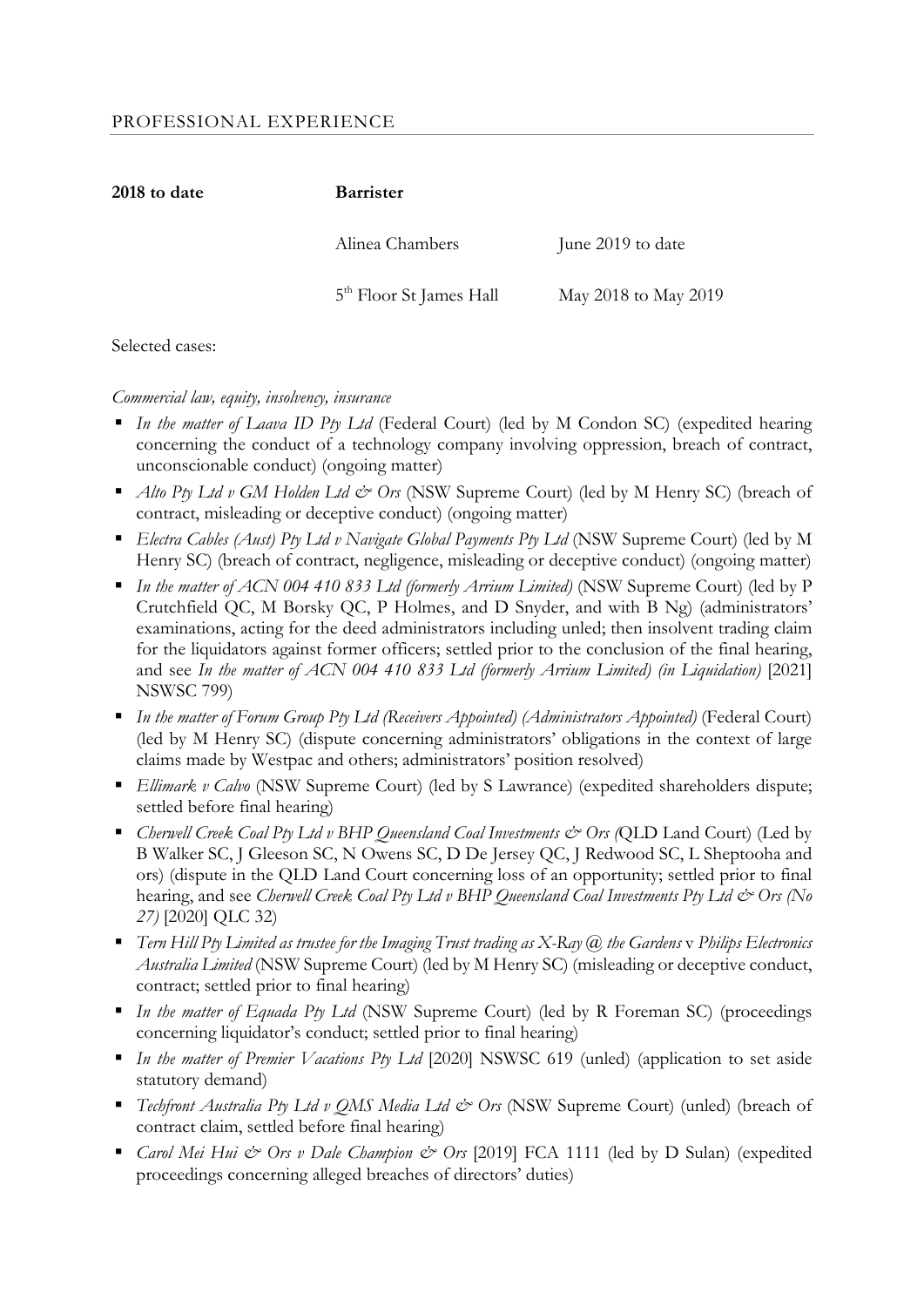- *Gigi Investment Group v Vividas Technologies* (NSW Supreme Court) (led by S Lawrance) (allegations concerning share transfers, directors' duties; settled prior to final hearing )
- *In the matter of SG Capricorn Investments Pty Limited (in liquidation)* (NSW Supreme Court) (unled) (liquidator's examinations, acting for an examinee)
- *Citystar International Pty Ltd v Elite 100 Australia Pty Ltd* [2019] NSWDC 454 (unled) (proceedings concerning oral contracts, misleading or deceptive conduct)
- *Jun International Property Pty Ltd v Fullerton Property Pty Ltd* [2019] NSWSC 450 (unled) (application for pre-judgment interest, costs, in circumstances where matter had substantively settled)
- **S** Sweetpea Petroleum Pty Limited v Paltar Petroleum Limited [2018] NSWSC 1649 (led by SJ Free SC) (interlocutory application, stay of proceedings pending reference to expert determination)
- Appearances at ASIC examinations
- Appearances at ICAC investigations

# *Administrative, public, and environmental law*

- Prosecutions under the *Water Management Act 2000* for the Natural Resources Access Regulator (NSW Land and Environment Court) (Led variously by S Callan SC and subsequently D Tynan (ongoing), R Beasley SC and R White (resolved))
- **Plaintiff S193/2018 v** The Judges of the Federal Court of Australia & Anor [2019] HCATrans 065 (led by C Lenehan SC) (application in the original jurisdiction)
- *BEB16 v Minister for Home Affairs* [2019] FCA 2097 (unled for the Minister) (judicial review application)
- **CJS17** v Minister for Immigration & Border Protection & Anor [2019] FCCA 440 (unled for the Minister) (judicial review application); [2019] FCA 1870 (on appeal, unled for the Minister)
- **FCD18** & Ors v Minister for Immigration & Border Protection & Anor [2019] FCCA 648 (unled for the Minister) (judicial review application)
- **Ghumaan v Minister for Home Affairs (Citizenship)** [2019] AATA 200 (unled for the Minister) (appeal against revocation of citizenship)
- *Harris v Mathieson* [2019] NSWSC 1064 (led by C Lenehan SC) (application for judicial review of notices issued under the *Water Management Act 2000*)

# *Professional negligence*

■ *Obrart v Orlizki & Anor* (led by B Walker SC) (District Court) (advocate's immunity; defending motion for summary judgment; motion dismissed by consent)

# *Other*

- **Ford Motor Company of Australia v Tallevine Pty Limited [2018] NSWSC 2002 (unled) (criminal** contempt proceedings - successful application for orders dispensing with civil procedure rules on basis of privilege against self-incrimination, discovery motion)
- *Re the Estate of Stanley Marsh* (NSW Supreme Court) (unled) (family provision matter, acting for the estate; matter settled at mediation)

# **2013 to 2018 Solicitor / Senior Associate, Arnold Bloch Leibler**

During his 6 years at the firm, Dominic practiced in the litigation team in Sydney. He acted in a range of matters for a variety of commercial clients, including in the Federal Court, the NSW Supreme Court and Court of Appeal, and the QLD Supreme Court